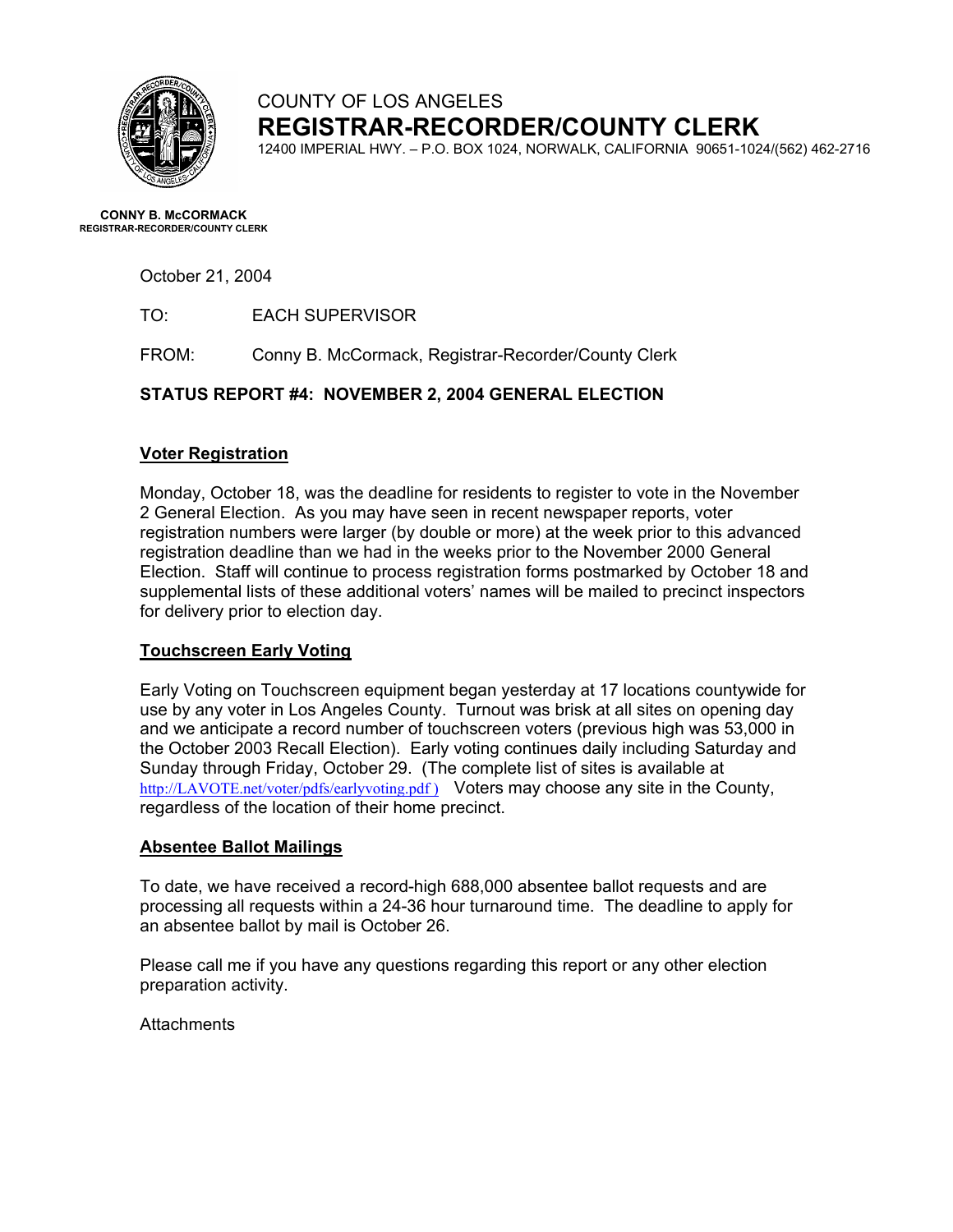## **NOVEMBER 2, 2004 PRESIDENTIAL GENERAL ELECTION STATUS OF EVENTS PERFORMED**

## SCHEDULED ACTUAL EVENT COMPLETION COMPLETION

2. Recruit and Appoint 11/01/04 Precinct Officers

> This election will involve 4,602 precincts requiring the recruitment of approximately 23,000 pollworkers. Recruitment of precinct officers is proceeding on schedule.

3. Update Registration Records 10/18/04

The October 15, 2004 update of the registration records total 3,901,106 registered voters. This event is proceeding on schedule.

4. Testing of Election Night Data 11/02/04 Processing Hard/Ware and Programs

> Testing of election night tally programs is in process. This event is proceeding on schedule.

6. Mail Sample Ballots 10/12/04 10/12/04

The initial and supplemental sample ballot mailing to over 3.9 million registered voters began on September 21, 2004. This event is complete.

7. Precinct Supplies and Vote Recorders 10/18/04 Assembled

> Vote Recorder Packaging began on October 12, 2004. Supply box processing will commence on October 18, 2004. This event is proceeding on schedule.

8. Booth and Supplies Picked-Up 10/24/04 By Precinct Inspectors

Booths and supplies are scheduled for pick-up on October 23 - 24, 2004.